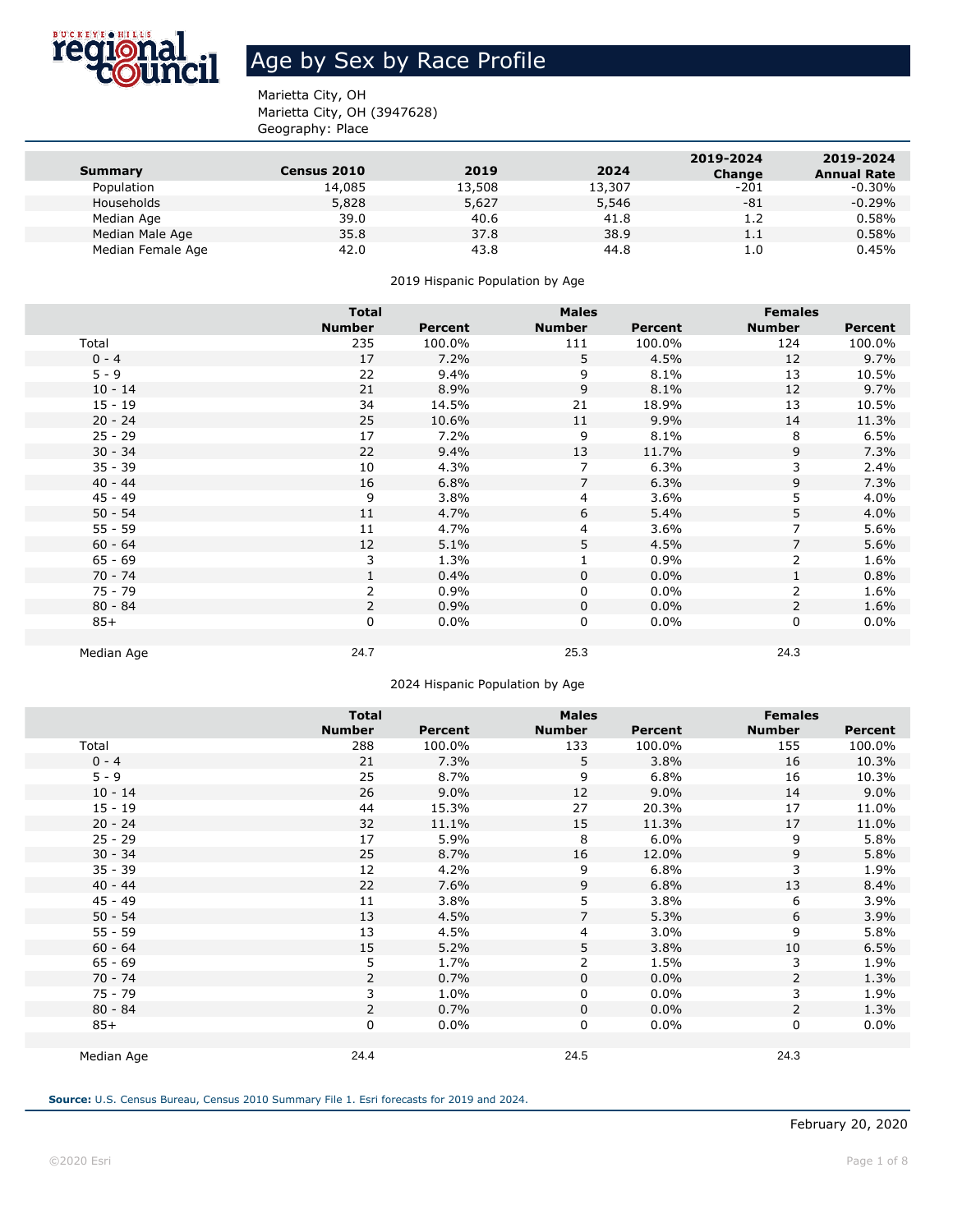

## **AST** Age by Sex by Race Profile

Marietta City, OH **Prepared by Esri** Prepared by Esri Marietta City, OH (3947628) Geography: Place

#### 2019 White Population by Age

|            | <b>Total</b>  |         |               |         |               | <b>Females</b> |  |
|------------|---------------|---------|---------------|---------|---------------|----------------|--|
|            | <b>Number</b> | Percent | <b>Number</b> | Percent | <b>Number</b> | Percent        |  |
| Total      | 12,651        | 100.0%  | 5,977         | 100.0%  | 6,674         | 100.0%         |  |
| $0 - 4$    | 625           | 4.9%    | 342           | 5.7%    | 283           | 4.2%           |  |
| $5 - 9$    | 600           | 4.7%    | 320           | 5.4%    | 280           | 4.2%           |  |
| $10 - 14$  | 611           | 4.8%    | 325           | 5.4%    | 286           | 4.3%           |  |
| $15 - 19$  | 910           | 7.2%    | 446           | 7.5%    | 464           | 7.0%           |  |
| $20 - 24$  | 1,091         | 8.6%    | 524           | 8.8%    | 567           | 8.5%           |  |
| $25 - 29$  | 768           | 6.1%    | 384           | 6.4%    | 384           | 5.8%           |  |
| $30 - 34$  | 764           | 6.0%    | 368           | 6.2%    | 396           | 5.9%           |  |
| $35 - 39$  | 695           | 5.5%    | 354           | 5.9%    | 341           | 5.1%           |  |
| $40 - 44$  | 597           | 4.7%    | 292           | 4.9%    | 305           | 4.6%           |  |
| $45 - 49$  | 605           | 4.8%    | 277           | 4.6%    | 328           | 4.9%           |  |
| $50 - 54$  | 682           | 5.4%    | 322           | 5.4%    | 360           | 5.4%           |  |
| $55 - 59$  | 821           | 6.5%    | 370           | 6.2%    | 451           | 6.8%           |  |
| $60 - 64$  | 920           | 7.3%    | 445           | 7.4%    | 475           | 7.1%           |  |
| $65 - 69$  | 862           | 6.8%    | 404           | 6.8%    | 458           | 6.9%           |  |
| $70 - 74$  | 667           | 5.3%    | 300           | 5.0%    | 367           | 5.5%           |  |
| $75 - 79$  | 505           | 4.0%    | 206           | 3.4%    | 299           | 4.5%           |  |
| $80 - 84$  | 414           | 3.3%    | 156           | 2.6%    | 258           | 3.9%           |  |
| $85+$      | 514           | 4.1%    | 142           | 2.4%    | 372           | 5.6%           |  |
| Median Age | 42.2          |         | 38.9          |         | 45.5          |                |  |

2024 White Population by Age

|            | <b>Total</b>  |         | <b>Males</b>  |         | <b>Females</b> |         |
|------------|---------------|---------|---------------|---------|----------------|---------|
|            | <b>Number</b> | Percent | <b>Number</b> | Percent | <b>Number</b>  | Percent |
| Total      | 12,347        | 100.0%  | 5,840         | 100.0%  | 6,507          | 100.0%  |
| $0 - 4$    | 602           | 4.9%    | 330           | 5.7%    | 272            | 4.2%    |
| $5 - 9$    | 567           | 4.6%    | 302           | 5.2%    | 265            | 4.1%    |
| $10 - 14$  | 584           | 4.7%    | 312           | 5.3%    | 272            | 4.2%    |
| $15 - 19$  | 901           | 7.3%    | 448           | 7.7%    | 453            | 7.0%    |
| $20 - 24$  | 1,076         | 8.7%    | 528           | 9.0%    | 548            | 8.4%    |
| $25 - 29$  | 626           | 5.1%    | 302           | 5.2%    | 324            | 5.0%    |
| $30 - 34$  | 668           | 5.4%    | 339           | 5.8%    | 329            | 5.1%    |
| $35 - 39$  | 707           | 5.7%    | 345           | 5.9%    | 362            | 5.6%    |
| $40 - 44$  | 661           | 5.4%    | 332           | 5.7%    | 329            | 5.1%    |
| $45 - 49$  | 575           | 4.7%    | 280           | 4.8%    | 295            | 4.5%    |
| $50 - 54$  | 608           | 4.9%    | 279           | 4.8%    | 329            | 5.1%    |
| $55 - 59$  | 669           | 5.4%    | 316           | 5.4%    | 353            | 5.4%    |
| $60 - 64$  | 808           | 6.5%    | 377           | 6.5%    | 431            | 6.6%    |
| $65 - 69$  | 892           | 7.2%    | 411           | 7.0%    | 481            | 7.4%    |
| $70 - 74$  | 807           | 6.5%    | 364           | 6.2%    | 443            | 6.8%    |
| $75 - 79$  | 617           | 5.0%    | 261           | 4.5%    | 356            | 5.5%    |
| $80 - 84$  | 445           | 3.6%    | 162           | 2.8%    | 283            | 4.3%    |
| $85+$      | 534           | 4.3%    | 152           | 2.6%    | 382            | 5.9%    |
|            |               |         |               |         |                |         |
| Median Age | 43.3          |         | 40.2          |         | 46.7           |         |
|            |               |         |               |         |                |         |

**Source:** U.S. Census Bureau, Census 2010 Summary File 1. Esri forecasts for 2019 and 2024.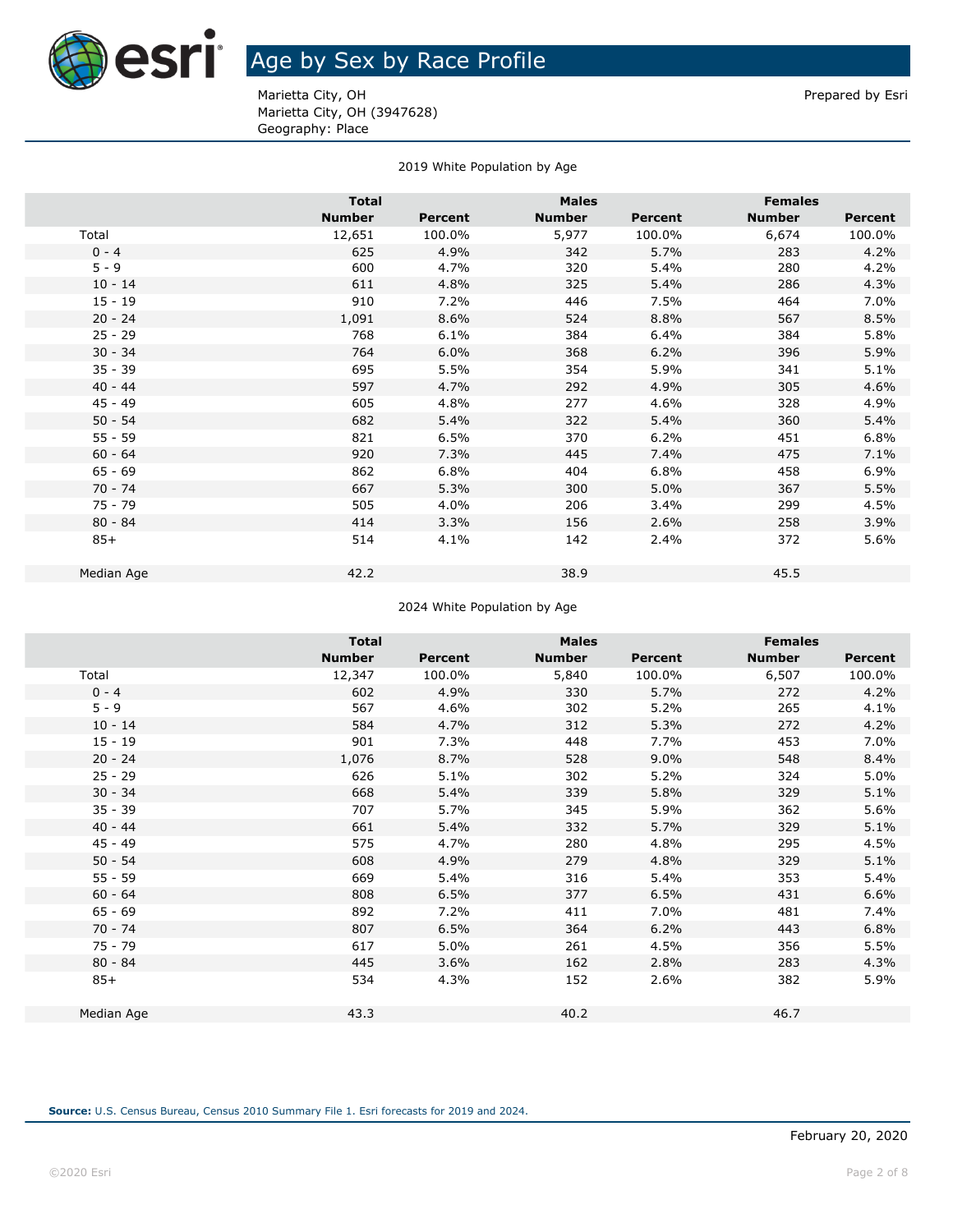

Marietta City, OH **Prepared by Esri** Prepared by Esri Marietta City, OH (3947628) Geography: Place

|  |  | 2019 Black Population by Age |  |  |
|--|--|------------------------------|--|--|
|--|--|------------------------------|--|--|

|            | <b>Total</b>   |         | <b>Males</b>   |         | <b>Females</b> |                |
|------------|----------------|---------|----------------|---------|----------------|----------------|
|            | <b>Number</b>  | Percent | <b>Number</b>  | Percent | <b>Number</b>  | <b>Percent</b> |
| Total      | 203            | 100.0%  | 136            | 100.0%  | 67             | 100.0%         |
| $0 - 4$    | 11             | 5.4%    | 5              | 3.7%    | 6              | 9.0%           |
| $5 - 9$    | 10             | 4.9%    | $\overline{4}$ | 2.9%    | 6              | 9.0%           |
| $10 - 14$  | 6              | 3.0%    | $\overline{2}$ | 1.5%    | $\overline{4}$ | 6.0%           |
| $15 - 19$  | 35             | 17.2%   | 23             | 16.9%   | 12             | 17.9%          |
| $20 - 24$  | 35             | 17.2%   | 25             | 18.4%   | 10             | 14.9%          |
| $25 - 29$  | 11             | 5.4%    | 7              | 5.1%    | 4              | 6.0%           |
| $30 - 34$  | 7              | 3.4%    | 6              | 4.4%    | $\mathbf{1}$   | 1.5%           |
| $35 - 39$  | 11             | 5.4%    | 9              | 6.6%    | 2              | 3.0%           |
| $40 - 44$  | 10             | 4.9%    | 9              | 6.6%    | $\mathbf{1}$   | 1.5%           |
| $45 - 49$  | 9              | 4.4%    | 5              | 3.7%    | 4              | 6.0%           |
| $50 - 54$  | 12             | 5.9%    | 8              | 5.9%    | $\overline{4}$ | 6.0%           |
| $55 - 59$  | 8              | 3.9%    | 6              | 4.4%    | 2              | 3.0%           |
| $60 - 64$  | 14             | 6.9%    | 10             | 7.4%    | $\overline{4}$ | 6.0%           |
| $65 - 69$  | 8              | 3.9%    | $\overline{7}$ | 5.1%    | $\mathbf{1}$   | 1.5%           |
| $70 - 74$  | 5              | 2.5%    | 3              | 2.2%    | 2              | 3.0%           |
| $75 - 79$  | 7              | 3.4%    | 5              | 3.7%    | 2              | 3.0%           |
| $80 - 84$  | $\overline{2}$ | 1.0%    | $\mathbf{1}$   | 0.7%    | $\mathbf{1}$   | 1.5%           |
| $85+$      | $\overline{2}$ | 1.0%    | $\mathbf{1}$   | 0.7%    | $\mathbf{1}$   | 1.5%           |
|            |                |         |                |         |                |                |
| Median Age | 27.0           |         | 31.7           |         | 22.8           |                |

#### 2024 Black Population by Age

|            | <b>Total</b>   |         | <b>Males</b>   |         | <b>Females</b> |         |
|------------|----------------|---------|----------------|---------|----------------|---------|
|            | <b>Number</b>  | Percent | <b>Number</b>  | Percent | <b>Number</b>  | Percent |
| Total      | 212            | 100.0%  | 141            | 100.0%  | 71             | 100.0%  |
| $0 - 4$    | 11             | 5.2%    | 5              | 3.5%    | 6              | 8.5%    |
| $5 - 9$    | 12             | 5.7%    | 5              | 3.5%    | 7              | 9.9%    |
| $10 - 14$  | $\overline{7}$ | 3.3%    | $\overline{2}$ | 1.4%    | 5              | 7.0%    |
| $15 - 19$  | 36             | 17.0%   | 23             | 16.3%   | 13             | 18.3%   |
| $20 - 24$  | 37             | 17.5%   | 27             | 19.1%   | 10             | 14.1%   |
| $25 - 29$  | 9              | 4.2%    | 6              | 4.3%    | 3              | 4.2%    |
| $30 - 34$  | 6              | 2.8%    | 5              | 3.5%    | $\mathbf{1}$   | 1.4%    |
| $35 - 39$  | 13             | 6.1%    | 11             | 7.8%    | 2              | 2.8%    |
| $40 - 44$  | 10             | 4.7%    | 9              | 6.4%    | $\mathbf{1}$   | 1.4%    |
| $45 - 49$  | 9              | 4.2%    | 5              | 3.5%    | 4              | 5.6%    |
| $50 - 54$  | 13             | 6.1%    | 8              | 5.7%    | 5              | 7.0%    |
| $55 - 59$  | 7              | 3.3%    | 5              | 3.5%    | 2              | 2.8%    |
| $60 - 64$  | 14             | 6.6%    | 10             | 7.1%    | 4              | 5.6%    |
| $65 - 69$  | 9              | 4.2%    | 7              | 5.0%    | 2              | 2.8%    |
| $70 - 74$  | 6              | 2.8%    | 4              | 2.8%    | $\overline{2}$ | 2.8%    |
| 75 - 79    | 9              | 4.2%    | 7              | 5.0%    | 2              | 2.8%    |
| $80 - 84$  | $\overline{2}$ | 0.9%    | 1              | 0.7%    | $\mathbf{1}$   | 1.4%    |
| $85+$      | $\overline{2}$ | 0.9%    | $\mathbf{1}$   | 0.7%    | $\mathbf{1}$   | 1.4%    |
| Median Age | 26.7           |         | 32.5           |         | 22.3           |         |
|            |                |         |                |         |                |         |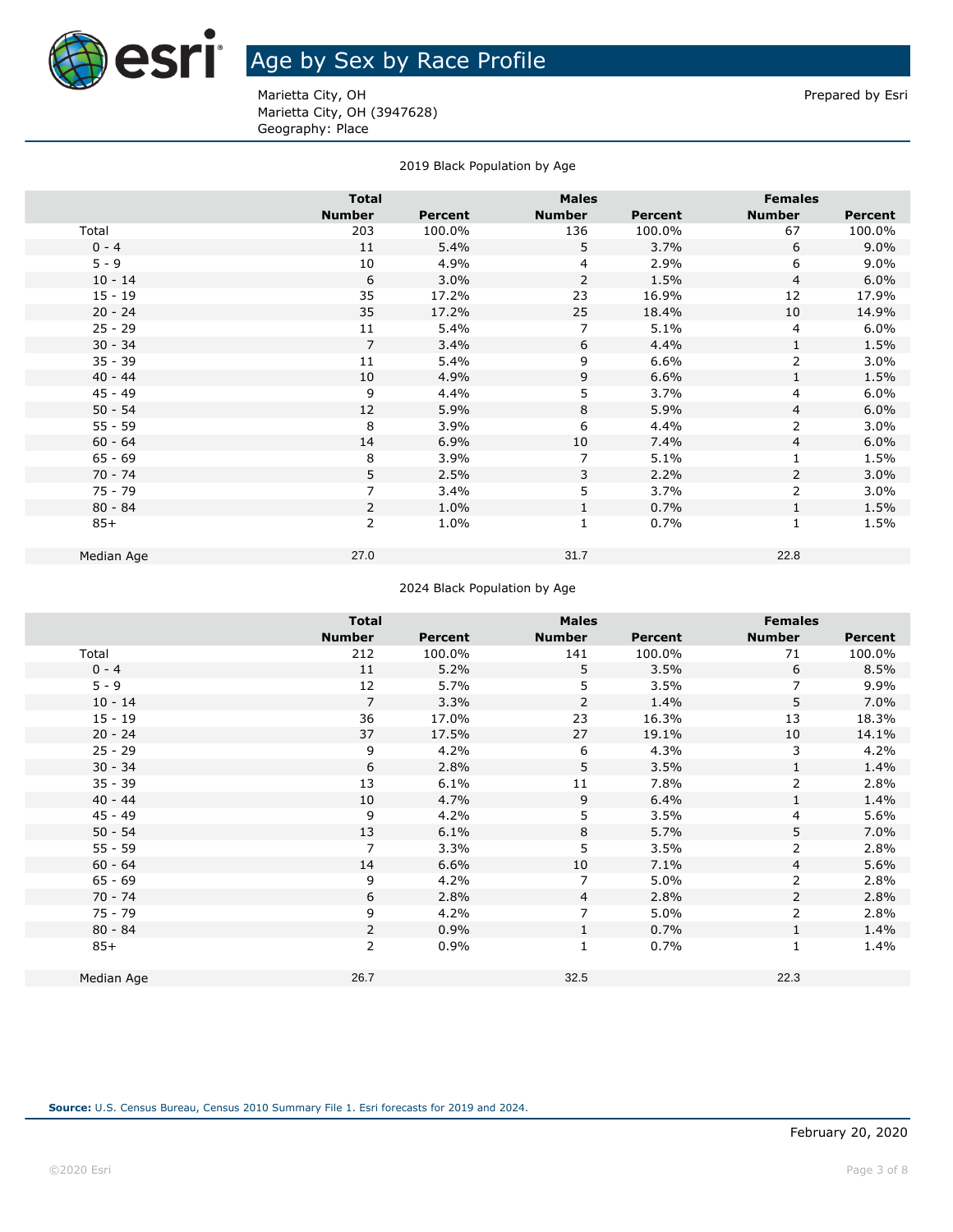

## **Age by Sex by Race Profile**

Marietta City, OH **Prepared by Esri** Prepared by Esri Marietta City, OH (3947628) Geography: Place

### 2019 American Indian Population by Age

| <b>Total</b>   |                |                | <b>Males</b>   |                | <b>Females</b> |  |
|----------------|----------------|----------------|----------------|----------------|----------------|--|
| <b>Number</b>  | <b>Percent</b> | <b>Number</b>  | <b>Percent</b> | <b>Number</b>  | <b>Percent</b> |  |
| 37             | 100.0%         | 23             | 100.0%         | 14             | 100.0%         |  |
| $\mathbf 0$    | 0.0%           | $\mathbf 0$    | $0.0\%$        | $\Omega$       | 0.0%           |  |
| 1              | 2.7%           | 1              | 4.3%           | 0              | 0.0%           |  |
| 3              | 8.1%           | 1              | 4.3%           | 2              | 14.3%          |  |
| 3              | 8.1%           |                | 4.3%           | 2              | 14.3%          |  |
| $\overline{2}$ | 5.4%           | 1              | 4.3%           | $\mathbf{1}$   | 7.1%           |  |
| 2              | 5.4%           | $\overline{2}$ | 8.7%           | 0              | 0.0%           |  |
| 5              | 13.5%          | 3              | 13.0%          | $\overline{2}$ | 14.3%          |  |
| 1              | 2.7%           | $\mathbf{1}$   | 4.3%           | 0              | 0.0%           |  |
| 1              | 2.7%           | 1              | 4.3%           | 0              | 0.0%           |  |
| 2              | 5.4%           |                | 4.3%           |                | 7.1%           |  |
| 3              | 8.1%           | $\overline{2}$ | 8.7%           | $\mathbf{1}$   | 7.1%           |  |
| 3              | 8.1%           | 3              | 13.0%          | 0              | 0.0%           |  |
| $\overline{7}$ | 18.9%          | 4              | 17.4%          | 3              | 21.4%          |  |
| $\overline{2}$ | 5.4%           | 1              | 4.3%           | $\mathbf 1$    | 7.1%           |  |
| 0              | 0.0%           | 0              | $0.0\%$        | 0              | 0.0%           |  |
| $\mathbf{1}$   | 2.7%           | 1              | 4.3%           | 0              | 0.0%           |  |
| $\Omega$       | 0.0%           | $\Omega$       | $0.0\%$        | 0              | 0.0%           |  |
| $\mathbf{1}$   | 2.7%           | $\mathbf 0$    | $0.0\%$        | $\mathbf{1}$   | 7.1%           |  |
|                |                |                |                |                |                |  |
|                |                |                |                |                |                |  |
|                | 46.3           |                | 47.5           |                | 40.0           |  |

#### 2024 American Indian Population by Age

|            | <b>Total</b>  |         | <b>Males</b>  |         | <b>Females</b> |         |
|------------|---------------|---------|---------------|---------|----------------|---------|
|            | <b>Number</b> | Percent | <b>Number</b> | Percent | <b>Number</b>  | Percent |
| Total      | 38            | 100.0%  | 23            | 100.0%  | 15             | 100.0%  |
| $0 - 4$    | $\mathbf 0$   | $0.0\%$ | $\mathbf 0$   | 0.0%    | $\mathbf 0$    | 0.0%    |
| $5 - 9$    |               | 2.6%    |               | 4.3%    | 0              | 0.0%    |
| $10 - 14$  | 3             | 7.9%    | $\mathbf{1}$  | 4.3%    | $\overline{2}$ | 13.3%   |
| $15 - 19$  | 2             | 5.3%    |               | 4.3%    | $\mathbf 1$    | 6.7%    |
| $20 - 24$  | 2             | 5.3%    | 0             | 0.0%    | 2              | 13.3%   |
| $25 - 29$  |               | 2.6%    |               | 4.3%    | 0              | 0.0%    |
| $30 - 34$  | 4             | 10.5%   | 3             | 13.0%   | $\mathbf{1}$   | 6.7%    |
| $35 - 39$  | 4             | 10.5%   | 3             | 13.0%   | $\mathbf{1}$   | 6.7%    |
| $40 - 44$  |               | 2.6%    |               | 4.3%    | 0              | 0.0%    |
| $45 - 49$  | 2             | 5.3%    |               | 4.3%    | $\mathbf{1}$   | 6.7%    |
| $50 - 54$  | 3             | 7.9%    | 2             | 8.7%    | 1              | 6.7%    |
| $55 - 59$  |               | 2.6%    |               | 4.3%    | 0              | 0.0%    |
| $60 - 64$  | 6             | 15.8%   | 4             | 17.4%   | 2              | 13.3%   |
| $65 - 69$  | 6             | 15.8%   | 3             | 13.0%   | 3              | 20.0%   |
| $70 - 74$  | 0             | $0.0\%$ | 0             | 0.0%    | 0              | 0.0%    |
| $75 - 79$  | 0             | $0.0\%$ | 0             | 0.0%    | 0              | 0.0%    |
| $80 - 84$  |               | 2.6%    | $\mathbf{1}$  | 4.3%    | 0              | 0.0%    |
| $85+$      |               | 2.6%    | $\mathbf 0$   | 0.0%    | 1              | 6.7%    |
| Median Age | 47.5          |         | 47.5          |         | 47.5           |         |
|            |               |         |               |         |                |         |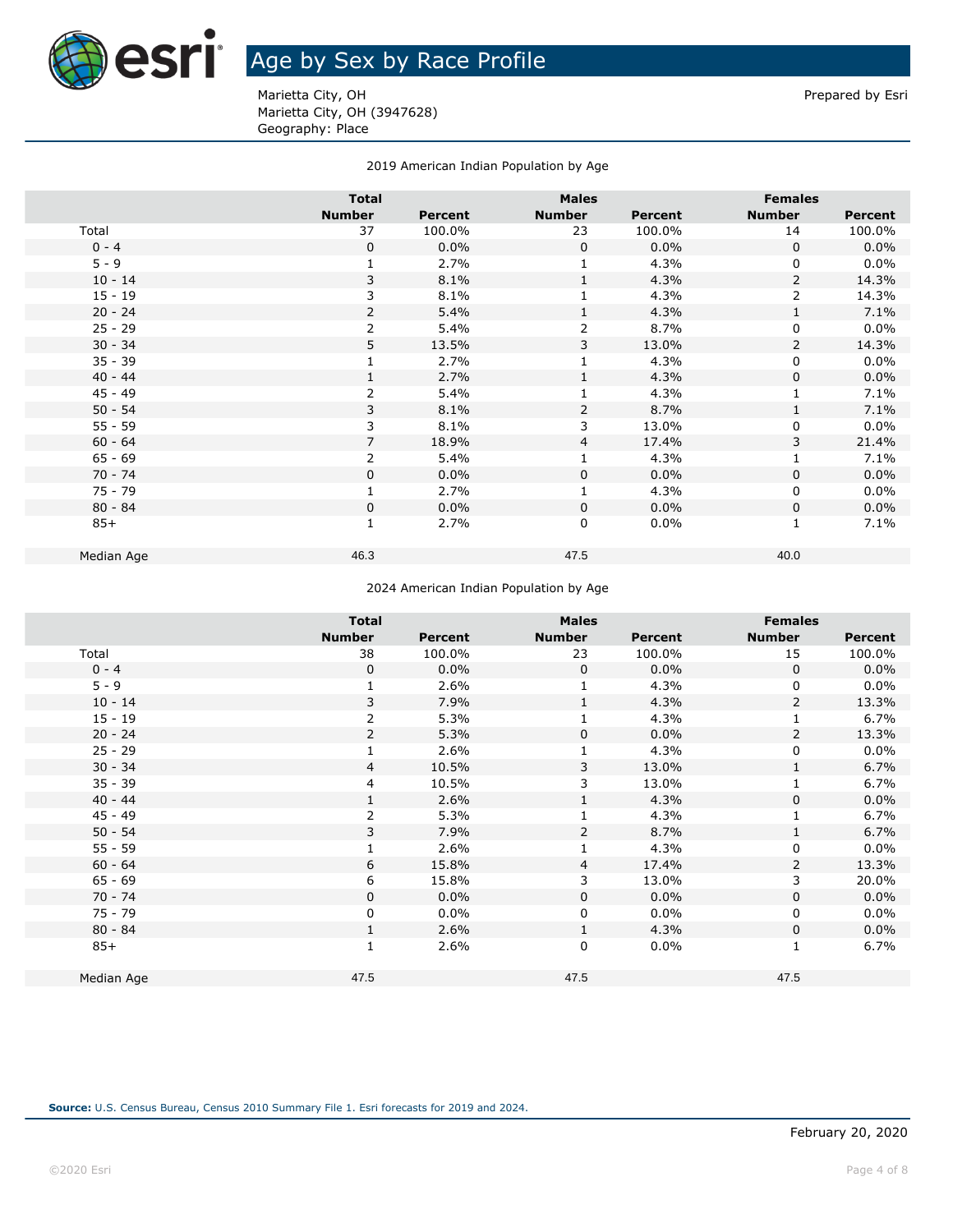

# **ASTI** Age by Sex by Race Profile

Marietta City, OH **Prepared by Esri** Prepared by Esri Marietta City, OH (3947628) Geography: Place

|            | <b>Total</b>  |                | <b>Males</b>   |                | <b>Females</b> |                |
|------------|---------------|----------------|----------------|----------------|----------------|----------------|
|            | <b>Number</b> | <b>Percent</b> | <b>Number</b>  | <b>Percent</b> | <b>Number</b>  | <b>Percent</b> |
| Total      | 252           | 100.0%         | 96             | 100.0%         | 156            | 100.0%         |
| $0 - 4$    | 8             | 3.2%           | $\overline{2}$ | 2.1%           | 6              | 3.8%           |
| $5 - 9$    | 6             | 2.4%           | 2              | 2.1%           | 4              | 2.6%           |
| $10 - 14$  | 2             | 0.8%           | 1              | 1.0%           | 1              | 0.6%           |
| $15 - 19$  | 37            | 14.7%          | 13             | 13.5%          | 24             | 15.4%          |
| $20 - 24$  | 110           | 43.7%          | 44             | 45.8%          | 66             | 42.3%          |
| $25 - 29$  | 16            | 6.3%           | 2              | 2.1%           | 14             | 9.0%           |
| $30 - 34$  | 10            | 4.0%           | $\overline{4}$ | 4.2%           | 6              | 3.8%           |
| $35 - 39$  | 12            | 4.8%           | 6              | 6.2%           | 6              | 3.8%           |
| $40 - 44$  | 4             | 1.6%           | 2              | 2.1%           | $\overline{2}$ | 1.3%           |
| $45 - 49$  | 7             | 2.8%           | 3              | 3.1%           | 4              | 2.6%           |
| $50 - 54$  | 8             | 3.2%           | 4              | 4.2%           | $\overline{4}$ | 2.6%           |
| $55 - 59$  | 5             | 2.0%           | $\mathbf 1$    | 1.0%           | $\overline{4}$ | 2.6%           |
| $60 - 64$  | 8             | 3.2%           | 1              | 1.0%           | $\overline{7}$ | 4.5%           |
| $65 - 69$  | 8             | 3.2%           | 4              | 4.2%           | $\overline{4}$ | 2.6%           |
| $70 - 74$  | 4             | 1.6%           | 3              | 3.1%           | $\mathbf{1}$   | 0.6%           |
| 75 - 79    | 2             | 0.8%           | 2              | 2.1%           | 0              | $0.0\%$        |
| $80 - 84$  | 3             | 1.2%           | 1              | 1.0%           | $\overline{2}$ | 1.3%           |
| $85+$      | 2             | 0.8%           | 1              | 1.0%           | $\mathbf{1}$   | 0.6%           |
| Median Age | 23.3          |                | 23.4           |                | 23.3           |                |
|            |               |                |                |                |                |                |

#### 2019 Asian Population by Age

#### 2024 Asian Population by Age

|            | <b>Total</b>   |         | <b>Males</b>  |         | <b>Females</b> |         |
|------------|----------------|---------|---------------|---------|----------------|---------|
|            | <b>Number</b>  | Percent | <b>Number</b> | Percent | <b>Number</b>  | Percent |
| Total      | 282            | 100.0%  | 108           | 100.0%  | 174            | 100.0%  |
| $0 - 4$    | 9              | 3.2%    | 3             | 2.8%    | 6              | 3.4%    |
| $5 - 9$    | 6              | 2.1%    | 2             | 1.9%    | 4              | 2.3%    |
| $10 - 14$  | $\overline{4}$ | 1.4%    | $\mathbf{1}$  | 0.9%    | 3              | 1.7%    |
| $15 - 19$  | 40             | 14.2%   | 14            | 13.0%   | 26             | 14.9%   |
| $20 - 24$  | 120            | 42.6%   | 48            | 44.4%   | 72             | 41.4%   |
| $25 - 29$  | 15             | 5.3%    | 2             | 1.9%    | 13             | 7.5%    |
| $30 - 34$  | 11             | 3.9%    | 3             | 2.8%    | 8              | 4.6%    |
| $35 - 39$  | 14             | 5.0%    | 6             | 5.6%    | 8              | 4.6%    |
| $40 - 44$  | 6              | 2.1%    | 4             | 3.7%    | $\overline{2}$ | 1.1%    |
| $45 - 49$  | $\overline{7}$ | 2.5%    | 3             | 2.8%    | 4              | 2.3%    |
| $50 - 54$  | 9              | 3.2%    | 4             | 3.7%    | 5              | 2.9%    |
| $55 - 59$  | 6              | 2.1%    | 2             | 1.9%    | 4              | 2.3%    |
| $60 - 64$  | 8              | 2.8%    | 1             | 0.9%    | 7              | 4.0%    |
| $65 - 69$  | 9              | 3.2%    | 4             | 3.7%    | 5              | 2.9%    |
| $70 - 74$  | 9              | 3.2%    | 6             | 5.6%    | 3              | 1.7%    |
| 75 - 79    | 4              | 1.4%    | 3             | 2.8%    | $\mathbf{1}$   | 0.6%    |
| $80 - 84$  | 3              | 1.1%    | $\mathbf{1}$  | 0.9%    | $\overline{2}$ | 1.1%    |
| $85+$      | 2              | 0.7%    | $\mathbf{1}$  | 0.9%    | $\mathbf{1}$   | 0.6%    |
|            |                |         |               |         |                |         |
| Median Age | 23.4           |         | 23.5          |         | 23.3           |         |
|            |                |         |               |         |                |         |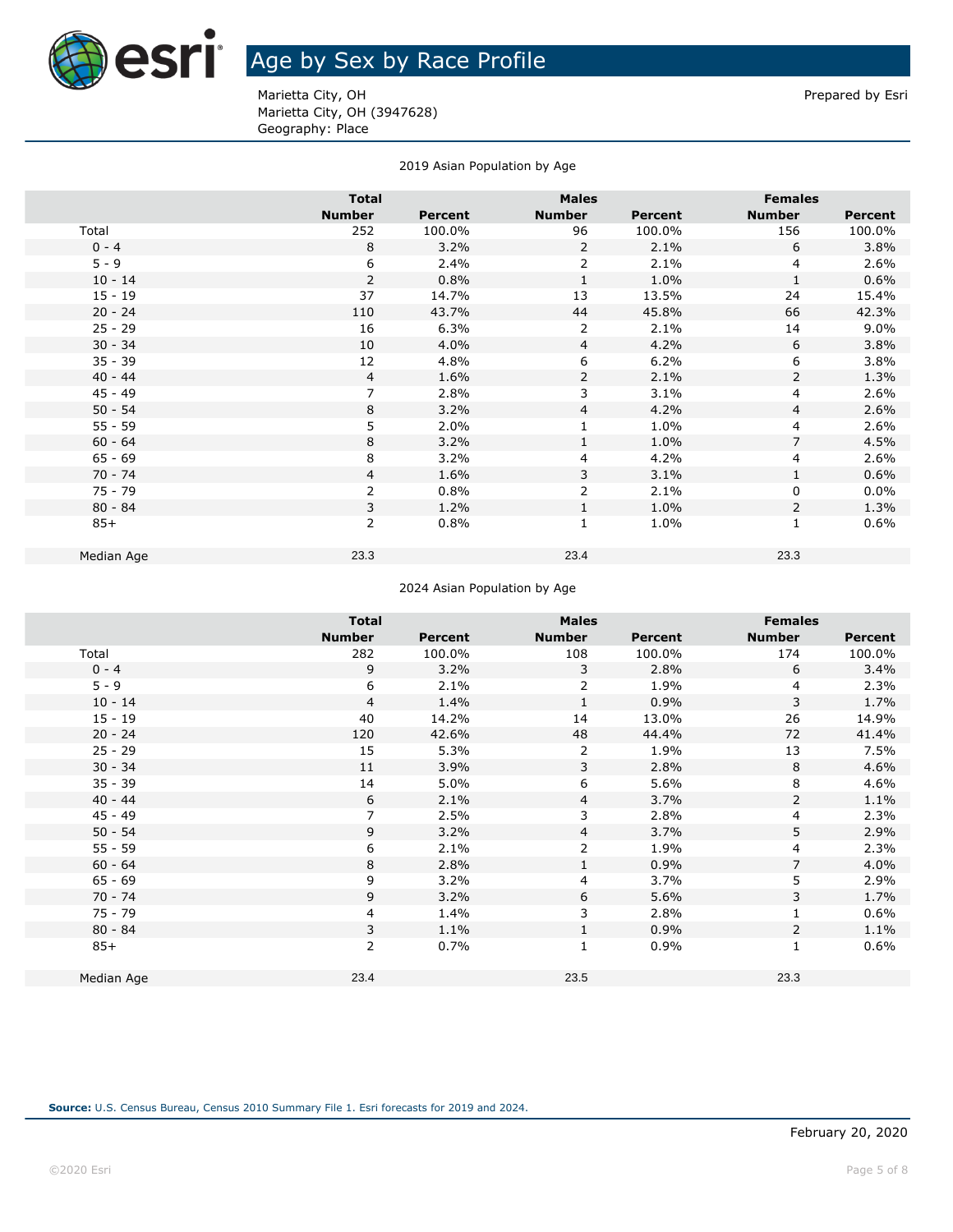

## **Age by Sex by Race Profile**

Marietta City, OH **Prepared by Esri** Prepared by Esri Marietta City, OH (3947628) Geography: Place

### 2019 Pacific Islander Population by Age

|            | <b>Total</b>  |         |               | <b>Males</b> |               | <b>Females</b> |  |
|------------|---------------|---------|---------------|--------------|---------------|----------------|--|
|            | <b>Number</b> | Percent | <b>Number</b> | Percent      | <b>Number</b> | <b>Percent</b> |  |
| Total      | 4             | 100.0%  | 2             | 100.0%       | 2             | 100.0%         |  |
| $0 - 4$    | $\Omega$      | $0.0\%$ | $\mathbf{0}$  | 0.0%         | $\Omega$      | 0.0%           |  |
| $5 - 9$    | 0             | 0.0%    | 0             | 0.0%         | 0             | 0.0%           |  |
| $10 - 14$  | $\mathbf 0$   | 0.0%    | 0             | 0.0%         | 0             | 0.0%           |  |
| $15 - 19$  | 0             | 0.0%    | $\Omega$      | 0.0%         | 0             | 0.0%           |  |
| $20 - 24$  | $\Omega$      | 0.0%    | $\mathbf 0$   | 0.0%         | $\mathbf 0$   | 0.0%           |  |
| $25 - 29$  | 0             | 0.0%    | $\Omega$      | 0.0%         | 0             | 0.0%           |  |
| $30 - 34$  | $\mathbf 0$   | 0.0%    | $\Omega$      | 0.0%         | 0             | 0.0%           |  |
| $35 - 39$  |               | 25.0%   | $\Omega$      | 0.0%         | $\mathbf{1}$  | 50.0%          |  |
| $40 - 44$  | $\mathbf 0$   | 0.0%    | $\mathbf 0$   | 0.0%         | $\mathbf 0$   | 0.0%           |  |
| $45 - 49$  |               | 25.0%   |               | 50.0%        | 0             | 0.0%           |  |
| $50 - 54$  | $\mathbf 0$   | 0.0%    | $\Omega$      | $0.0\%$      | $\mathbf 0$   | 0.0%           |  |
| $55 - 59$  |               | 25.0%   | 0             | $0.0\%$      | $\mathbf{1}$  | 50.0%          |  |
| $60 - 64$  | $\mathbf{1}$  | 25.0%   | 1             | 50.0%        | 0             | 0.0%           |  |
| $65 - 69$  | 0             | 0.0%    | 0             | 0.0%         | 0             | 0.0%           |  |
| $70 - 74$  | 0             | 0.0%    | 0             | 0.0%         | 0             | 0.0%           |  |
| $75 - 79$  | 0             | 0.0%    | 0             | 0.0%         | 0             | 0.0%           |  |
| $80 - 84$  | $\Omega$      | 0.0%    | $\Omega$      | 0.0%         | $\mathbf 0$   | 0.0%           |  |
| $85+$      | 0             | 0.0%    | $\Omega$      | 0.0%         | 0             | 0.0%           |  |
|            |               |         |               |              |               |                |  |
| Median Age | 52.5          |         | 55.0          |              | 47.5          |                |  |
|            |               |         |               |              |               |                |  |

#### 2024 Pacific Islander Population by Age

|            | <b>Total</b>  |         | <b>Males</b>  |         | <b>Females</b> |                |
|------------|---------------|---------|---------------|---------|----------------|----------------|
|            | <b>Number</b> | Percent | <b>Number</b> | Percent | <b>Number</b>  | <b>Percent</b> |
| Total      | 4             | 100.0%  | 2             | 100.0%  | 2              | 100.0%         |
| $0 - 4$    | $\mathbf 0$   | 0.0%    | 0             | 0.0%    | $\mathbf 0$    | 0.0%           |
| $5 - 9$    | 0             | $0.0\%$ | 0             | $0.0\%$ | 0              | 0.0%           |
| $10 - 14$  | 0             | 0.0%    | 0             | 0.0%    | $\mathbf 0$    | 0.0%           |
| $15 - 19$  | 0             | 0.0%    | 0             | $0.0\%$ | 0              | 0.0%           |
| $20 - 24$  | 0             | 0.0%    | 0             | 0.0%    | 0              | 0.0%           |
| $25 - 29$  | 0             | 0.0%    | 0             | 0.0%    | $\mathbf 0$    | 0.0%           |
| $30 - 34$  | 0             | 0.0%    | 0             | 0.0%    | $\mathbf 0$    | 0.0%           |
| $35 - 39$  | 0             | 0.0%    | 0             | $0.0\%$ | $\mathbf 0$    | 0.0%           |
| $40 - 44$  |               | 25.0%   | 0             | 0.0%    | 1              | 50.0%          |
| $45 - 49$  |               | 25.0%   | $\mathbf{1}$  | 50.0%   | 0              | 0.0%           |
| $50 - 54$  | $\mathbf 0$   | 0.0%    | 0             | 0.0%    | $\mathbf 0$    | 0.0%           |
| $55 - 59$  | 0             | 0.0%    | 0             | 0.0%    | 0              | 0.0%           |
| $60 - 64$  |               | 25.0%   | 0             | 0.0%    | 1              | 50.0%          |
| $65 - 69$  |               | 25.0%   | 1             | 50.0%   | 0              | 0.0%           |
| $70 - 74$  | 0             | 0.0%    | 0             | 0.0%    | $\mathbf 0$    | 0.0%           |
| $75 - 79$  | 0             | $0.0\%$ | 0             | 0.0%    | 0              | 0.0%           |
| $80 - 84$  | 0             | 0.0%    | $\mathbf 0$   | 0.0%    | $\mathbf 0$    | 0.0%           |
| $85+$      | 0             | 0.0%    | 0             | $0.0\%$ | 0              | 0.0%           |
| Median Age | 55.0          |         | 57.5          |         | 52.5           |                |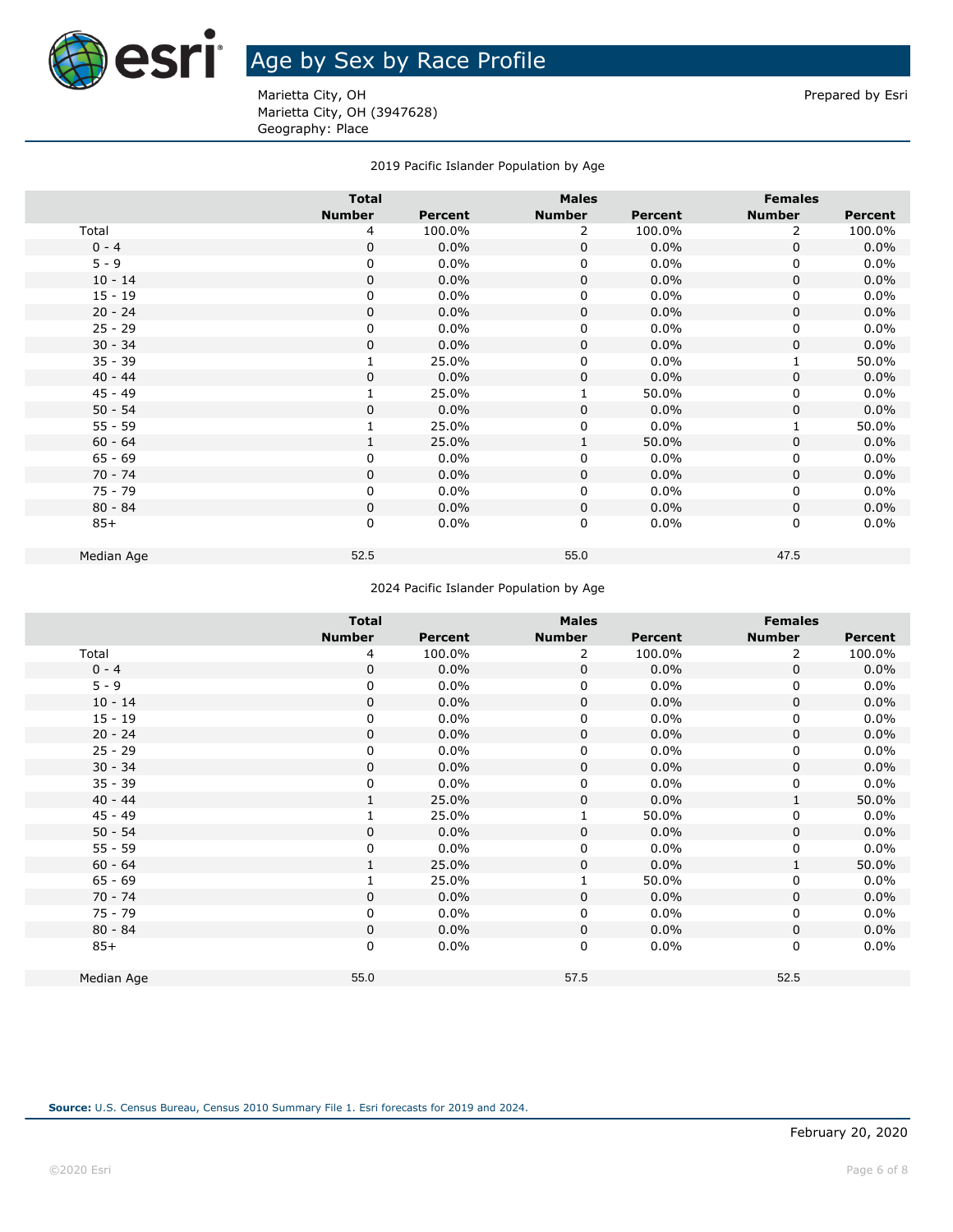

## **ASH** Age by Sex by Race Profile

Marietta City, OH **Prepared by Esri** Prepared by Esri Marietta City, OH (3947628) Geography: Place

### 2019 Some Other Race Population by Age

|            | <b>Total</b>   |         | <b>Males</b>   |                | <b>Females</b> |                |
|------------|----------------|---------|----------------|----------------|----------------|----------------|
|            | <b>Number</b>  | Percent | <b>Number</b>  | <b>Percent</b> | <b>Number</b>  | <b>Percent</b> |
| Total      | 98             | 100.0%  | 50             | 100.0%         | 48             | 100.0%         |
| $0 - 4$    | $\overline{4}$ | 4.1%    | 2              | 4.0%           | 2              | 4.2%           |
| $5 - 9$    | 9              | 9.2%    | 2              | 4.0%           | 7              | 14.6%          |
| $10 - 14$  | $\overline{7}$ | 7.1%    | 1              | 2.0%           | 6              | 12.5%          |
| $15 - 19$  | 26             | 26.5%   | 19             | 38.0%          | $\overline{7}$ | 14.6%          |
| $20 - 24$  | 13             | 13.3%   | $\overline{7}$ | 14.0%          | 6              | 12.5%          |
| $25 - 29$  | 6              | 6.1%    | 3              | 6.0%           | 3              | 6.2%           |
| $30 - 34$  | 9              | 9.2%    | $\overline{4}$ | 8.0%           | 5              | 10.4%          |
| $35 - 39$  | 5              | 5.1%    | $\overline{2}$ | 4.0%           | 3              | 6.2%           |
| $40 - 44$  |                | 1.0%    | $\mathbf 0$    | 0.0%           | $\mathbf{1}$   | 2.1%           |
| $45 - 49$  |                | 1.0%    | 0              | $0.0\%$        |                | 2.1%           |
| $50 - 54$  | $\overline{4}$ | 4.1%    | $\overline{2}$ | 4.0%           | $\overline{2}$ | 4.2%           |
| $55 - 59$  | 6              | 6.1%    | 3              | 6.0%           | 3              | 6.2%           |
| $60 - 64$  | $\overline{4}$ | 4.1%    | $\overline{2}$ | 4.0%           | $\overline{2}$ | 4.2%           |
| $65 - 69$  |                | 1.0%    | 1              | 2.0%           | $\mathbf 0$    | 0.0%           |
| $70 - 74$  | 2              | 2.0%    | 2              | 4.0%           | 0              | 0.0%           |
| $75 - 79$  | 0              | 0.0%    | $\mathbf 0$    | $0.0\%$        | 0              | 0.0%           |
| $80 - 84$  | 0              | 0.0%    | $\mathbf{0}$   | 0.0%           | $\mathbf 0$    | 0.0%           |
| $85+$      | 0              | 0.0%    | $\mathbf 0$    | $0.0\%$        | $\mathbf 0$    | $0.0\%$        |
| Median Age | 21.2           |         | 20.7           |                | 21.7           |                |
|            |                |         |                |                |                |                |

#### 2024 Some Other Race Population by Age

|            | <b>Total</b>   |                | <b>Males</b>   |         | <b>Females</b> |         |
|------------|----------------|----------------|----------------|---------|----------------|---------|
|            |                |                |                |         |                |         |
|            | <b>Number</b>  | <b>Percent</b> | <b>Number</b>  | Percent | <b>Number</b>  | Percent |
| Total      | 114            | 100.0%         | 59             | 100.0%  | 55             | 100.0%  |
| $0 - 4$    | 4              | 3.5%           | $\overline{2}$ | 3.4%    | $\overline{2}$ | 3.6%    |
| $5 - 9$    | 8              | 7.0%           | 2              | 3.4%    | 6              | 10.9%   |
| $10 - 14$  | 9              | 7.9%           | $\overline{2}$ | 3.4%    | 7              | 12.7%   |
| $15 - 19$  | 27             | 23.7%          | 19             | 32.2%   | 8              | 14.5%   |
| $20 - 24$  | 16             | 14.0%          | 10             | 16.9%   | 6              | 10.9%   |
| $25 - 29$  | 7              | 6.1%           | 3              | 5.1%    | 4              | 7.3%    |
| $30 - 34$  | 10             | 8.8%           | 4              | 6.8%    | 6              | 10.9%   |
| $35 - 39$  | 8              | 7.0%           | 4              | 6.8%    | 4              | 7.3%    |
| $40 - 44$  | 3              | 2.6%           | 0              | 0.0%    | 3              | 5.5%    |
| $45 - 49$  |                | 0.9%           | 0              | 0.0%    | $\mathbf{1}$   | 1.8%    |
| $50 - 54$  | 3              | 2.6%           | $\mathbf{1}$   | 1.7%    | 2              | 3.6%    |
| $55 - 59$  | 8              | 7.0%           | 5              | 8.5%    | 3              | 5.5%    |
| $60 - 64$  | 5              | 4.4%           | 3              | 5.1%    | 2              | 3.6%    |
| $65 - 69$  | $\overline{2}$ | 1.8%           |                | 1.7%    | $\mathbf 1$    | 1.8%    |
| $70 - 74$  | 2              | 1.8%           | 2              | 3.4%    | 0              | 0.0%    |
| $75 - 79$  |                | 0.9%           |                | 1.7%    | 0              | 0.0%    |
| $80 - 84$  | 0              | $0.0\%$        | 0              | 0.0%    | 0              | 0.0%    |
| $85+$      | 0              | $0.0\%$        | 0              | 0.0%    | 0              | 0.0%    |
|            |                |                |                |         |                |         |
| Median Age | 22.8           |                | 22.3           |         | 23.8           |         |
|            |                |                |                |         |                |         |